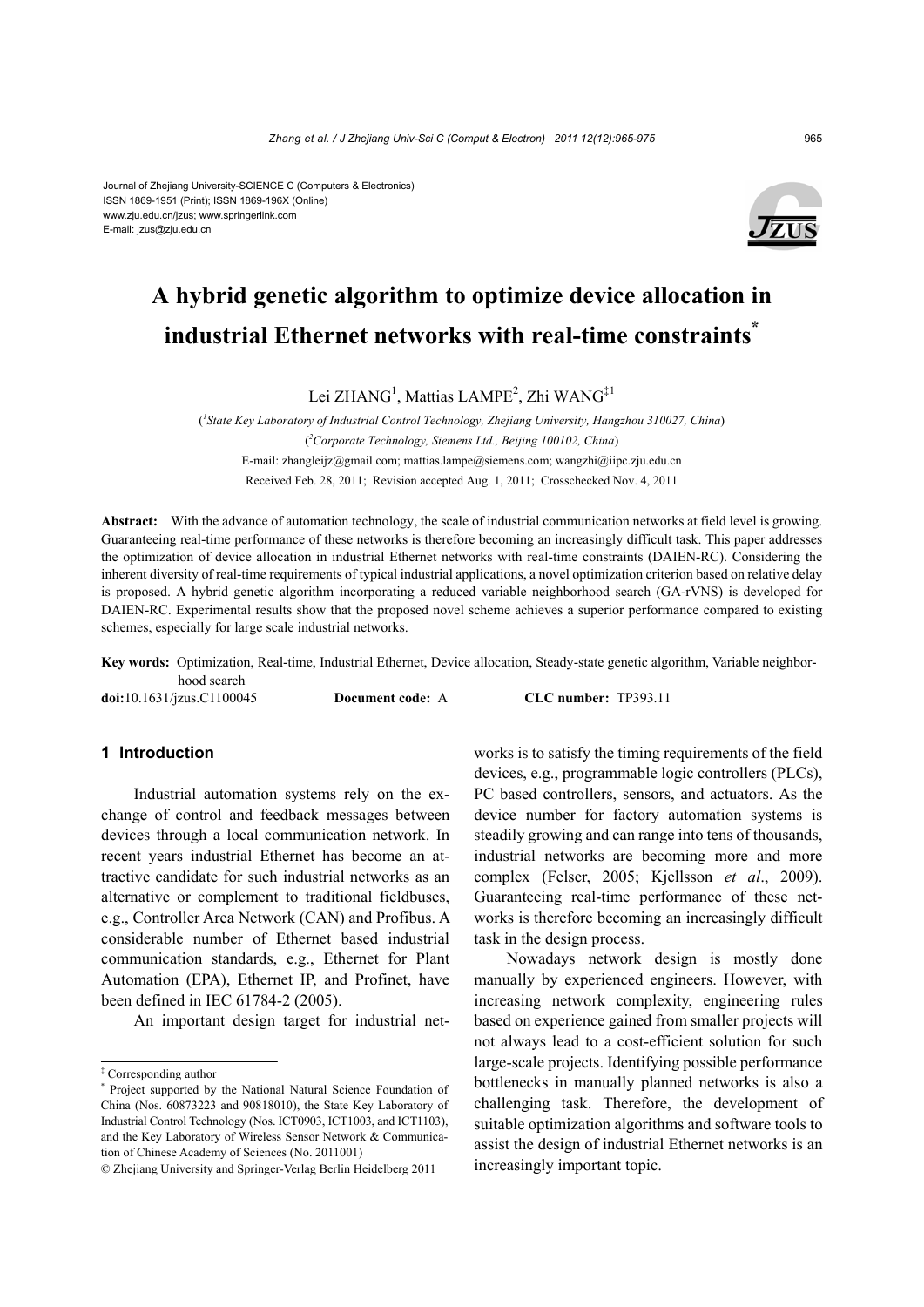The design of an industrial Ethernet network can be performed in two steps, designing a network topology and subsequently allocating devices to the individual switches (Elbaum and Sidi, 1996; Gen *et al*., 2008). Although network switches currently available for industrial Ethernet provide basic quality of service (QoS) capabilities, such as priority based scheduling (IEEE 802.1Q, 2003), they do not support more complex mechanisms, like dynamic QoS-based routing. Thus, careful optimization of network design at a physical level provides a static method to achieve a good real-time performance of the network without extra cost. However, in industrial applications the network topology typically cannot be chosen freely but is subject to many practical constraints such as cost and reliability considerations. In this case, the real-time performance of an industrial Ethernet network depends strongly on the way the devices are allocated to the individual switches in the network. Therefore, the problem of device allocation in industrial Ethernet networks with real-time constraints (DAIEN-RC) remains an important topic.

To obtain the best performance of DAIEN-RC, it is important to jointly consider the optimization criteria suitable for industrial applications and the optimization algorithm operating on them. Recently numerous publications have addressed the DAIEN-RC problem based on this holistic consideration. The DAIEN problem was mathematically modeled as a *k*-way graph partitioning problem in Krommenacker *et al.* (2002). This problem was further analyzed and formulated as a bi-objective optimization problem in Zhang and Zhang (2007). Pure genetic algorithms (pGA) were applied in Krommenacker *et al.* (2002) and Zhang and Zhang (2007). A switch-device encoding was proposed in Carro-Calvo *et al*. (2010) to improve the efficiency of pGA. A graph partitioning strategy was developed in Li *et al.* (2007) for the problem. The objective of the aforementioned references was to minimize the traffic between subnetworks and cause the traffic to be evenly distributed in the network, which could implicitly improve the average delay of the overall network. However, this approach cannot adequately deal with the stringent and diverse real-time requirements of typical industrial applications. Instead of globally optimizing average delay, it is more meaningful in industrial applications to consider the potentially different realtime requirements of the individual connections between the devices. Towards this aim, Georges *et al*. (2006) developed a delay model to determine delay bounds in switched networks, and evaluated if end-to-end delays were below their real-time requirements in the objective function. The optimization was performed using a pGA.

It must be pointed out that explicit optimization of the end-to-end delay distribution greatly increases the difficulty of optimization as compared to the traffic optimization discussed in Krommenacker *et al.* (2002), Georges *et al.* (2006), Li *et al.* (2007), Zhang and Zhang (2007), and Carro-Calvo *et al*. (2010). Algorithms known from graph partitioning as described in Li *et al.* (2007) are no longer applicable since the computation of the end-to-end delay of any communication pair requires knowledge of the complete device allocation plan.

pGAs as in Krommenacker *et al.* (2002), Georges *et al.* (2006), Zhang and Zhang (2007), and Carro-Calvo *et al*. (2010), on the other hand, have their limitations if the search space becomes very large. As mentioned before, the size of industrial communication networks increases, and thus the search space for DAIEN-RC can become very large. The difficulty of pGA in dealing with such large scale problems provides the motivation to propose a new approach particularly suitable for dealing with large scale networks.

In this paper, a novel scheme is proposed for explicitly optimizing the end-to-end delay distribution in large scale Ethernet networks. First an improved objective function representing the optimization criterion is proposed that describes the real-time requirements of typical industrial applications. Second, a hybrid genetic algorithm with reduced variable neighborhood search (GA-rVNS) is developed with the aim to find a good device allocation within a reasonable computation time. A steady state GA (ssGA) is used to explore the entire search space and to find promising areas, whereas rVNS exploits a given search region. A novel strategy for guiding the search is applied to increase the efficiency of rVNS.

#### **2 Problem statement**

Real-time requirements of industrial automation applications are characterized by the maximal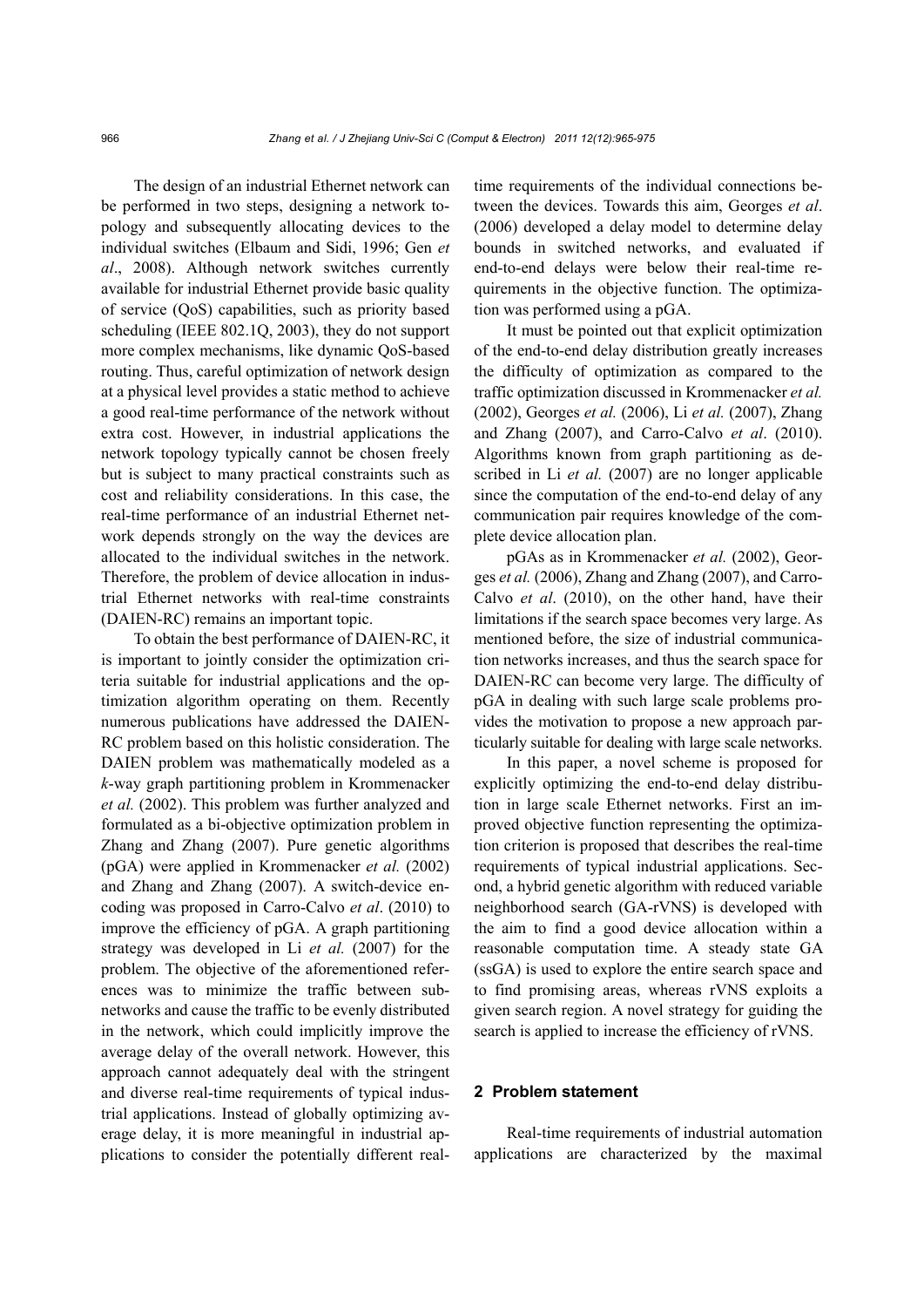tolerable delays of all traffic flows between devices. The goal of DAIEN-RC is to guarantee that the end-to-end delays of all traffic flows stay below their maximal tolerable limits by optimizing the allocations of devices in the network. An example of optimizing DAIEN-RC is shown in Fig. 1.



**Fig. 1 An illustrative example of optimizing device allocation in industrial Ethernet networks with real-time constraints (DAIEN-RC)** 

Nine devices are connected to three switches arranged in a linear topology. The set {delay, maximal tolerable delay} is used to represent the real-time performance and requirement of each traffic flow. With a random device allocation three highlighted traffic flows violate their delay limits, while no violation is found after the optimization

*N* devices are assumed to be connected to *M* switches in an industrial Ethernet network. The traffic flows between the devices are denoted by an *N*×*N* matrix *C* as

$$
\boldsymbol{C} = \begin{bmatrix} 0 & c_{12} & \dots & c_{1N} \\ c_{21} & 0 & \dots & c_{2N} \\ \vdots & \vdots & & \vdots \\ c_{N1} & c_{N2} & \dots & 0 \end{bmatrix}, \tag{1}
$$

where the element  $c_{ij}$  represents a traffic flow from device *i* to *j*. *cij* can be described by the average data rate  $r_{ij}$  and maximum frame size  $b_{ij}$ . For each traffic stream  $c_{ij}$ , let  $T_{ij}$  be the maximal tolerable delay, and  $d_{ij}$  be an upper bound of the actual end-to-end delay. This upper bound can be derived from delay models based on the known or assumed behavior of switches using such mathematical tools as queuing theory and network calculus. Delay modeling for switched Ethernet with a given input traffic has been addressed in many works (Song *et al*., 2002; Wang *et al*., 2002). Here  $d_{ij}$  for each traffic flow is obtained from the delay model derived in our previous work (Zhang and Wang, 2010) using network calculus. The goal of DAIEN-RC is to guarantee that  $d_{ij} < T_{ij}$ ,  $\forall (i, j)|c_{ij} \neq 0$  by optimizing the allocations of the *N* devices to the *M* switches arranged in a given topology.

Note that the maximal tolerable delays for different communication pairs within a network may be different whereas for any given pair the tolerable delay typically does not change over time. Tolerable delays in industrial networks can generally range from milliseconds to minutes. In most practical networks, the delay requirements cover only part of that huge range, but nevertheless can vary considerably among the communication pairs. This variety of real-time requirements within the network is a notable difference between industrial applications and other real-time applications such as multimedia streaming. This should be considered in modeling the problem.

To account for this diversity of real-time requirements, 'relative delay' is introduced as

$$
d_{ij}^{\text{rel}} = d_{ij} / T_{ij}, \quad \forall (i, j) | c_{ij} \neq 0. \tag{2}
$$

Relative delay normalizes the end-to-end delay of a given communication pair according to its specific real-time requirement. Based on relative delay, an objective function of DAIEN-RC can be formulated as

$$
f = \sum_{\forall i,j \in \{(i,j)|c_{ij} \neq 0\}} \beta_{ij} d_{ij}^{\text{rel}}, \ \beta_{ij} = \begin{cases} \beta_{p}, & d_{ij}^{\text{rel}} > 1, \\ 1, & d_{ij}^{\text{rel}} \leq 1. \end{cases} (3)
$$

This objective function aims at minimizing the average relative delay in the whole network.  $\beta_{ii}$  is a penalty coefficient, which introduces penalties for those communication links where messages cannot be delivered within the required transmission deadline, in the following denoted as 'bad links'. A larger constant  $\beta_p$  puts a higher weight on avoiding violations of the real-time requirements.

In practical applications the following constraints need to be considered:

1. Each device must be allocated to exactly one switch.

2. The number of devices assigned to each switch must not exceed its number of available ports.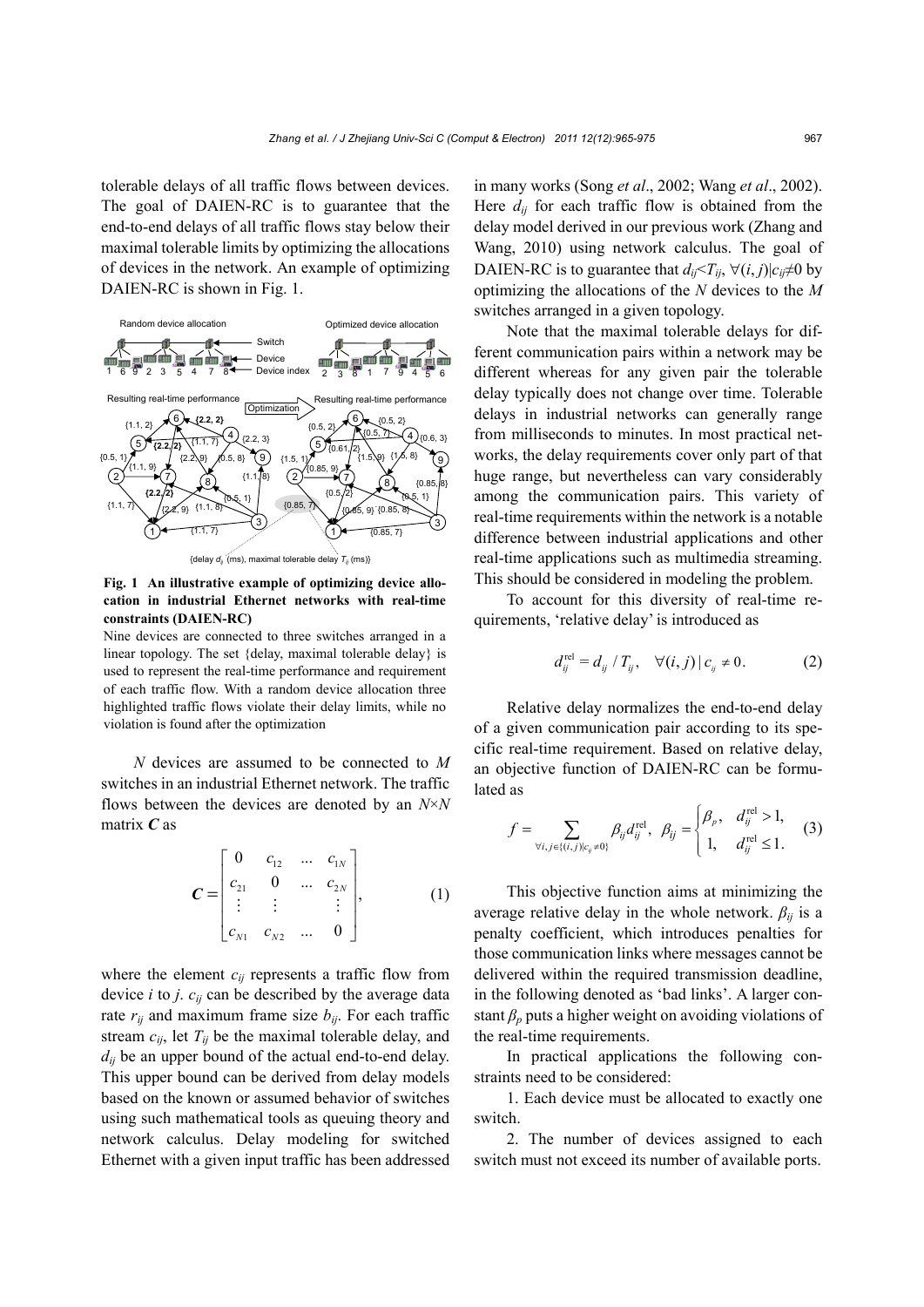3. The traffic flowing to/from each switch port must not exceed the wire speed of the switch.

To formulate the constraints above, the following notations are given. Let matrix *S* as given in Eq. (4) specify which device is assigned to which switch: if device *i* is connected to switch  $k$ ,  $s_{ik}=1$ ; otherwise,  $s_{ik} = 0$ .

$$
\mathbf{S} = \begin{bmatrix} 0 & s_{12} & \dots & s_{1M} \\ s_{21} & 0 & \dots & s_{2M} \\ \vdots & \vdots & & \vdots \\ s_{N1} & s_{N2} & \dots & 0 \end{bmatrix} .
$$
 (4)

Denote with  $p_k$  the number of ports available for devices in switch *k*. Let *A* be the set of all the ports of all switches. *Qa* denotes the maximum supported data rate on a given port  $a \in A$ . Let matrices  $W^a$  and  $V^a$  as given in Eqs. (5) and (6) describe which traffic flows to/from port *a*. If traffic  $c_{ij}$  flows to port *a*,  $w_{ij}^a = 1$ ; otherwise,  $w_{ii}^a = 0$ . If traffic  $c_{ij}$  flows from port *a*,  $v_{ij}^a = 1$ ; otherwise,  $v_{ij}^a = 0$ .

$$
W^{a} = \begin{bmatrix} 0 & w_{12}^{a} & \dots & w_{1N}^{a} \\ w_{21}^{a} & 0 & \dots & w_{2N}^{a} \\ \vdots & \vdots & & \vdots \\ w_{N1}^{a} & w_{N2}^{a} & \dots & 0 \end{bmatrix}, \qquad (5)
$$

$$
V^{a} = \begin{bmatrix} 0 & v_{12}^{a} & \dots & v_{1N}^{a} \\ v_{21}^{a} & 0 & \dots & v_{2N}^{a} \\ \vdots & \vdots & & \vdots \\ v_{N1}^{a} & v_{N2}^{a} & \dots & 0 \end{bmatrix}.
$$
 (6)

The constraints can then be formulated as

$$
\sum_{k=1}^{M} s_k = 1, \quad \forall i \in \{1, 2, ..., N\},
$$
 (7)

$$
\sum_{i=1}^{N} S_{ik} \le p_k, \quad \forall k \in \{1, 2, ..., M\},
$$
 (8)

$$
\sum_{i=1}^{N} \sum_{j=1}^{N} w_{ij}^{a} r_{ij} \leq Q_{a}, \ \sum_{i=1}^{N} \sum_{j=1}^{N} v_{ij}^{a} r_{ij} \leq Q_{a}, \ \forall a \in A. \tag{9}
$$

#### **3 Steady state genetic algorithm**

An ssGA is used in the proposed hybrid heuristic algorithm. It is a variant of GA that generates only one offspring in each generation.

#### **3.1 Representation and decoding**

The potential solutions to a problem are encoded with strings of numbers called chromosomes. As opposed to the integer encoding for DAIEN-RC proposed in Krommenacker *et al.* (2002), Georges *et al.* (2006), and Zhang and Zhang (2007), the chromosome representation in this paper is based on random keys. More details of random key representation can be found in Bean (1994). Each device with index *i* is assigned a random real value  $x_i \in [0, 1]$ ,  $i \in \{1, 1\}$ 2, …,  $N$ }, and the real string  $x_1, x_2, ..., x_N$  forms the chromosome.

The decoding of a chromosome into a device assignment scheme can be accomplished as follows. Devices are sorted in ascending order of the values in the real string and then divided into *M* coherent groups. Each group corresponds to a switch, and the size of each group equals the number of ports *P* of each switch. Finally the *M* groups of devices are assigned to the *M* switches. Fig. 2 shows an example.



**Fig. 2 An illustration of random key representation and decoding** 

Devices 1–9 are assigned to switches 1–3. Assuming each switch has *P*=3 ports, the given chromosome corresponds to an assignment of devices  $\{1, 3, 8\}$  to switch 1, devices  $\{4, 5, 6\}$ 7} to switch 2, and devices {2, 6, 9} to switch 3

As opposed to integer encoding, the advantage of random keys is that any random key vector can be interpreted as a feasible solution, i.e., a solution that meets all constraints. By elimination of nonfeasible solutions, the size of the search space is decreased from  $M^N$  for integer representation to  $N!/[(P!)^{M-1}(N-$ (*M*−1)*P*)!] for random key based representation. Therefore, random key representation can dramatically increase the efficiency of the search.

#### **3.2 Genetic operators**

In an ssGA, a population is maintained containing a fixed number of individuals represented by different chromosomes. The individuals representing better solutions to the given problem have a larger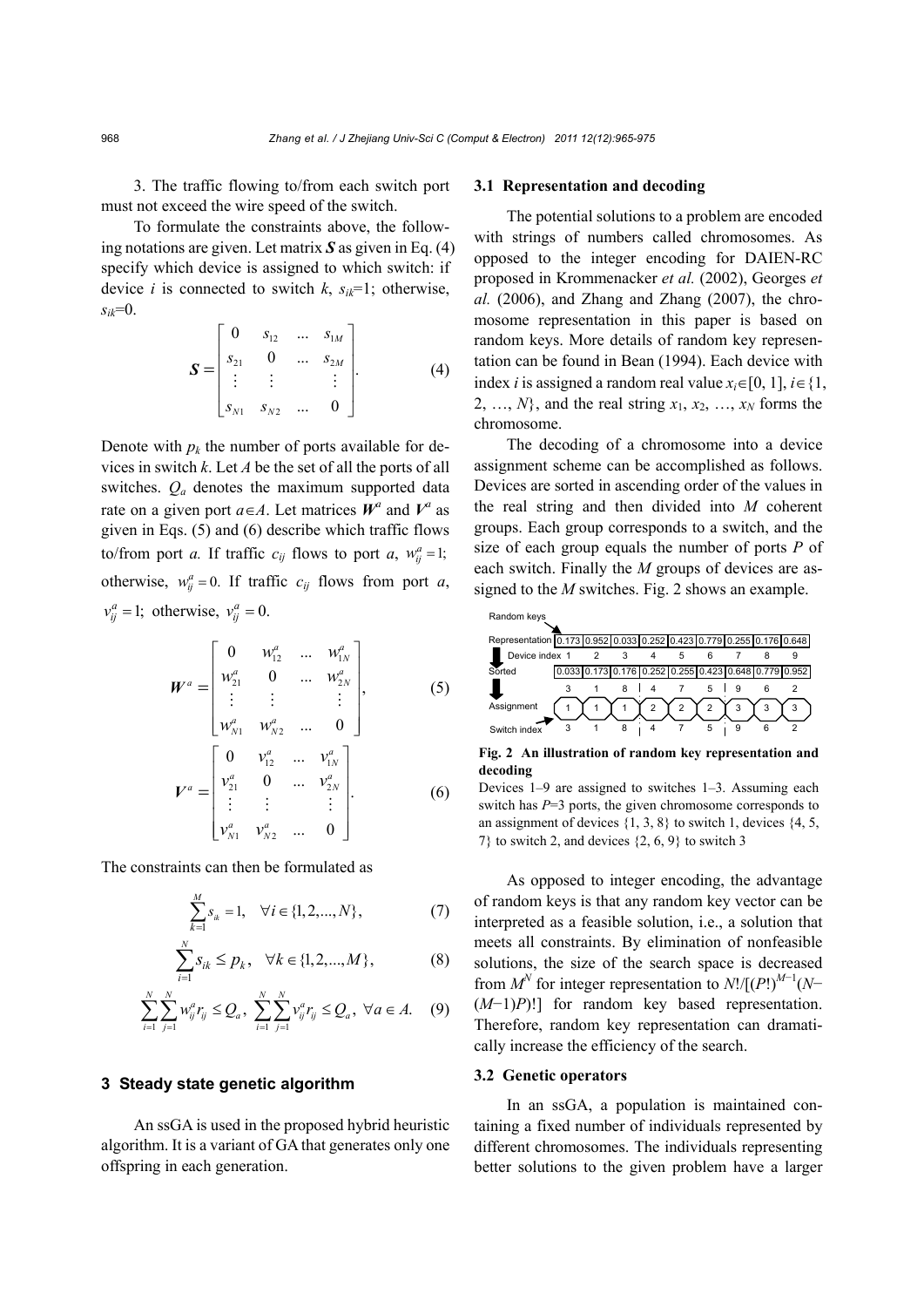chance to survive and contribute to the next generation. The quality of each chromosome is evaluated by a fitness function. We simply use the objective function in Eq. (3) as the fitness function. For each newly generated individual, determining its fitness value requires the recalculation of end-to-end delays  $d_{ii}$  of all traffic flows.

In each generation exactly one offspring is created by selection, crossover, and mutation operations. Two parents are selected with the selection mechanism described in Tang and Yao (2007). One parent is selected by wheel selection (Gen and Cheng, 1997), and the other is selected randomly from the population. A child is created from the parents' chromosomes by uniform crossover (Michalewicz, 1994), possibly followed by swap mutation (Krommenacker *et al.*, 2002).

In an ssGA a replacement strategy is necessary to decide which member of the population will be replaced by the child. In this study, the child replaces the worst individual in the population. Thus, the next generation is formed, differing from the previous generation by only one individual.

#### **4 Reduced variable neighborhood search**

In our hybrid GA-rVNS, rVNS is used to strengthen the search ability of ssGA. ssGA is used to globally explore the entire search space, while rVNS exploits the promising regions more thoroughly.

rVNS proposed by Mladenovic and Hansen (2001) is a simplified version of variable neighborhood search (VNS) (Mladenovic and Hansen, 1997). Starting from a given potential solution of a problem, rVNS further optimizes the solution by exploring different neighborhoods in a stochastic way rather than exhaustively searching the neighborhoods. rVNS is quite suitable for DAIEN-RC, since comprehensive local search for this problem is computationally expensive. Especially for large scale networks, the size of neighborhoods is typically very large, and the cost for evaluating the correspondingly large number of fitness values in an exhaustive local search scheme would be prohibitively large.

In adopting the rVNS for the hybrid GA-rVNS, we propose a novel scheme for guiding the search in rVNS. The generation of a neighborhood is no longer done exclusively at random, but restricted to a subset of the solution space. This helps to keep the computational effort low. In the following subsections, we will introduce the proposed neighborhood structures, the control scheme of generating neighbors, and the framework of the proposed rVNS.

#### **4.1 Neighborhood structures**

The neighborhood of a solution is the set of all solutions that can be derived from a given solution by executing a specific type of operation on the chromosome. Let us denote with  $N_k$  ( $k=1, 2, ..., k_{\text{max}}$ ) a set of neighborhood structures, each defined by a different type of operation, and with  $N_k(x)$  the set of solutions in the *k*th neighborhood of *x*. In the following, two alternative operations  $(k_{\text{max}}=2)$  are presented for defining the neighborhood:

'Device swap' swaps two devices connected to different switches. It is frequently used in a local move in combinatorial optimization problems. The time complexity of a complete search within a neighborhood defined by device swap is  $O((N-P)^2/2)$ .

'Switch swap' swaps the placements of two switches together with the connected devices. Switch swap is a group operation that exchanges the positions of two groups of devices at one time. The complexity of a complete search within a neighborhood defined by switch swap is  $O((M-1)^2/2)$ .

#### **4.2 Control scheme for neighbor generation**

Before presenting the control scheme for neighbor generation, we first introduce the notion of 'swap distance'. For a solution *x* and a neighbor solution  $x'$  generated from  $x$  by a single device swap operation, the swap distance  $d_s(x, x')$  denotes the number of switches that a message has to pass through between the two exchanged devices. Correspondingly, for switch swap operation, swap distance  $d_s(x, x')$  denotes the number of switches between the swapped switches. For example, in Fig. 3 the swap distance of swapping devices 1 and 2 is 5.



**Fig. 3 An illustration of swap distance**  The swap distance of swapping devices 1 and 2 is 5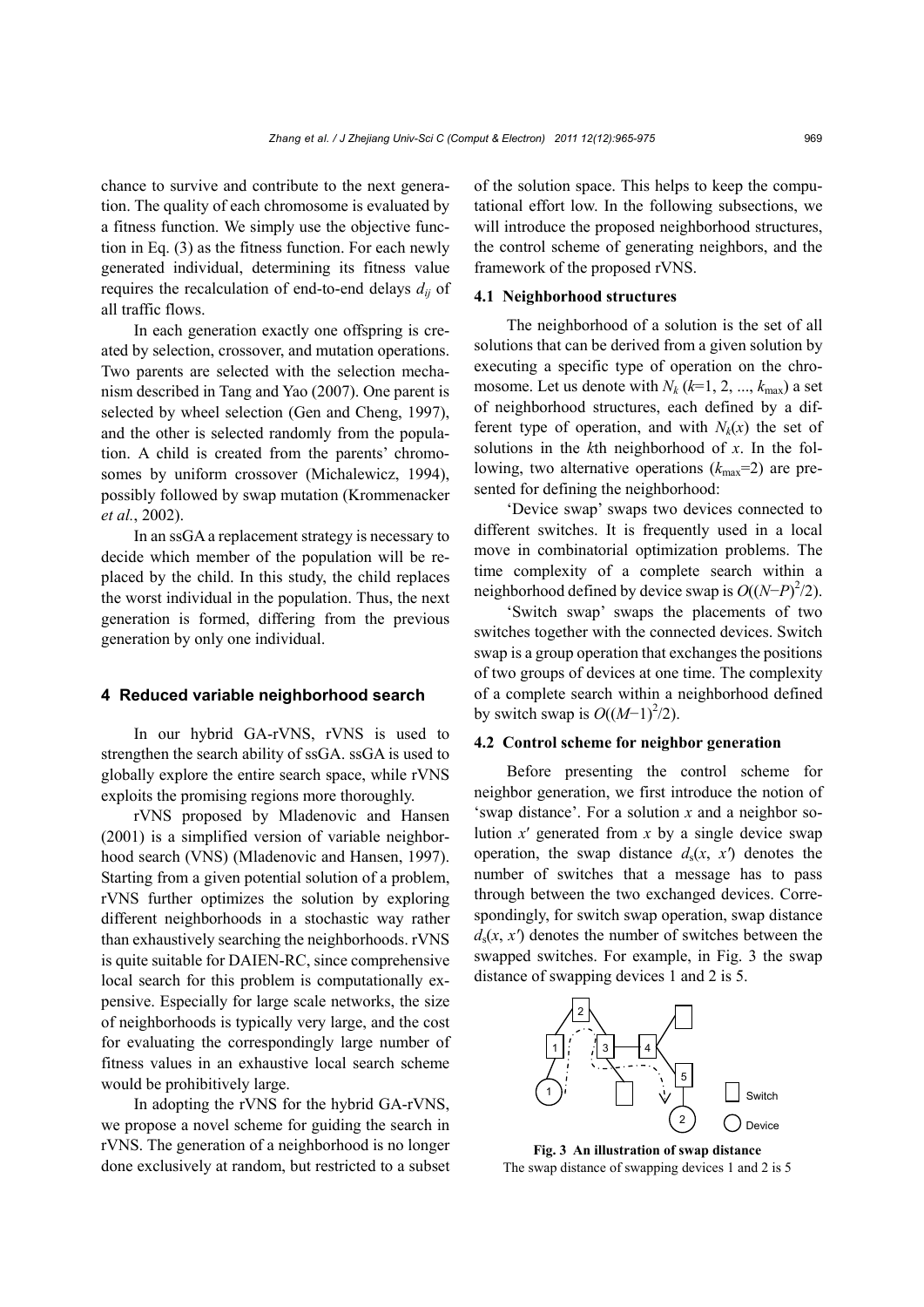The potential impact of a swap operation on network performance is not identical for all swap pairs, but is related to the relative placement of the devices to be swapped. The transmission delay of any message passing through any switch along the path between the swapped devices may be influenced. A swap operation with a larger swap distance therefore generally impacts a larger number of end-to-end delays of messages.

As concluded in Hansen and Mladenovic (2001), for many problems local minima are relatively close to each other with respect to one or several neighborhoods. This implies different swap distances are preferred in different phases of evolution. At the very beginning of evolution, moves with larger swap distances will be acceptable since a larger improvement of network performance may be obtained within one move. When the search has proceeded closer to a local optimum, the search should focus more on the vicinity of the current solution, and therefore smaller swap distances are preferred.

A neighbor *x′* of solution *x* is generated by choosing *x*<sup>*'*</sup> randomly from the set  $\{x_0 | d_s(x_0, x) = d_\lambda\}$  $x_0 \in N_k(x)$ , where the swap distance  $d_\lambda$  is generated randomly according to the probability function

$$
P(d_{\lambda}) = \frac{1-\sigma}{1-\sigma^{D}} \sigma^{d_{\lambda}-1}, \ \sigma \in (0, 1), \ d_{\lambda} \in \{1, 2, ..., D\}, \ (10)
$$

where  $D$  is the maximum possible swap distance. According to this probability function, swap pairs with longer distances generally have lower probability to be generated. The described adjustment of the swap distance distribution with progressing evolution is achieved by varying  $\sigma$  according to

$$
\sigma = \begin{cases} \frac{\alpha}{\ln \Delta f}, & \Delta f < e^{\alpha}, \\ 1 - \varepsilon_1, & \Delta f \ge e^{\alpha}, \end{cases}
$$
 (11)

where  $\varepsilon_1$  is a very small positive value,  $\Delta f(t_{i-1}, t_i)$ = (*f*(*ti*−1)−*f*(*ti*))/*f*(*ti*−1) is the observed improvement of the fitness value over a fixed time window [*ti*−1, *ti*], and  $\alpha \in (-\infty, 0)$  defines a threshold of the control scheme. Fig. 4 illustrates the neighbor generation scheme with *α*=−2, *D*=10*.* Since Δ*f* converges to zero as evolution proceeds to convergence,  $\sigma$  will gradually become reduced as soon as Δ*f* falls below the given threshold, thus increasingly giving preference to smaller swap distances.



**Fig. 4 An illustration of the neighbor generation scheme** 

#### **4.3 Framework of rVNS**

In GA-rVNS, rVNS is terminated when the improvement Δ*f* becomes smaller than a pre-defined value  $\varepsilon_1$ . The framework of rVNS is shown in Fig. 5.

**Input**: initial *x*. **Output**: optimized *x.* 1 *t*0←0; *i*←0; Δ*f*(*t*0, *t*1)←1; 2 **while** Δ*f*>*ε*<sup>2</sup> **do** 3 *k*←1; 4 **while** *k*≤*k*max **do** 5 Generate swap distance *dλ* according to Eqs. (10) and (11); 6 Choose *x'* randomly from  $\{x_0 | d_s(x_0, x) = d_\lambda, x_0 \in N_k(x)\};$ 7 Calculate all end-to-end delays  $d_{ij}$  for solution *x'*;<br>8 **if**  $f(x') < f(x)$  then  $\textbf{if } f(x') \leq f(x) \textbf{ then}$ 9 *x*←*x*′; 10 **end if** 11 *k*←*k*+1; 12 **end while**  13 if running time  $t=t_i$  then 14Update Δ*f*(*ti*−1, *ti*)←(*f*(*ti*−1)−*f*(*ti*))/*f*(*ti*−1); 15  $i \leftarrow i+1; t_i \leftarrow t_{i-1}+\Delta t;$ 16 **end if** 17 **end while**  18 **return** *x*

**Fig. 5 Framework of the proposed rVNS** 

#### **4.4 Summary of GA-rVNS**

An initial population is randomly generated. Then GA-rVNS repeatedly improves the population by alternately applying the GA operators and the rVNS scheme described above until a predefined time limit has been reached. Fig. 6 shows the framework of the proposed hybrid heuristic.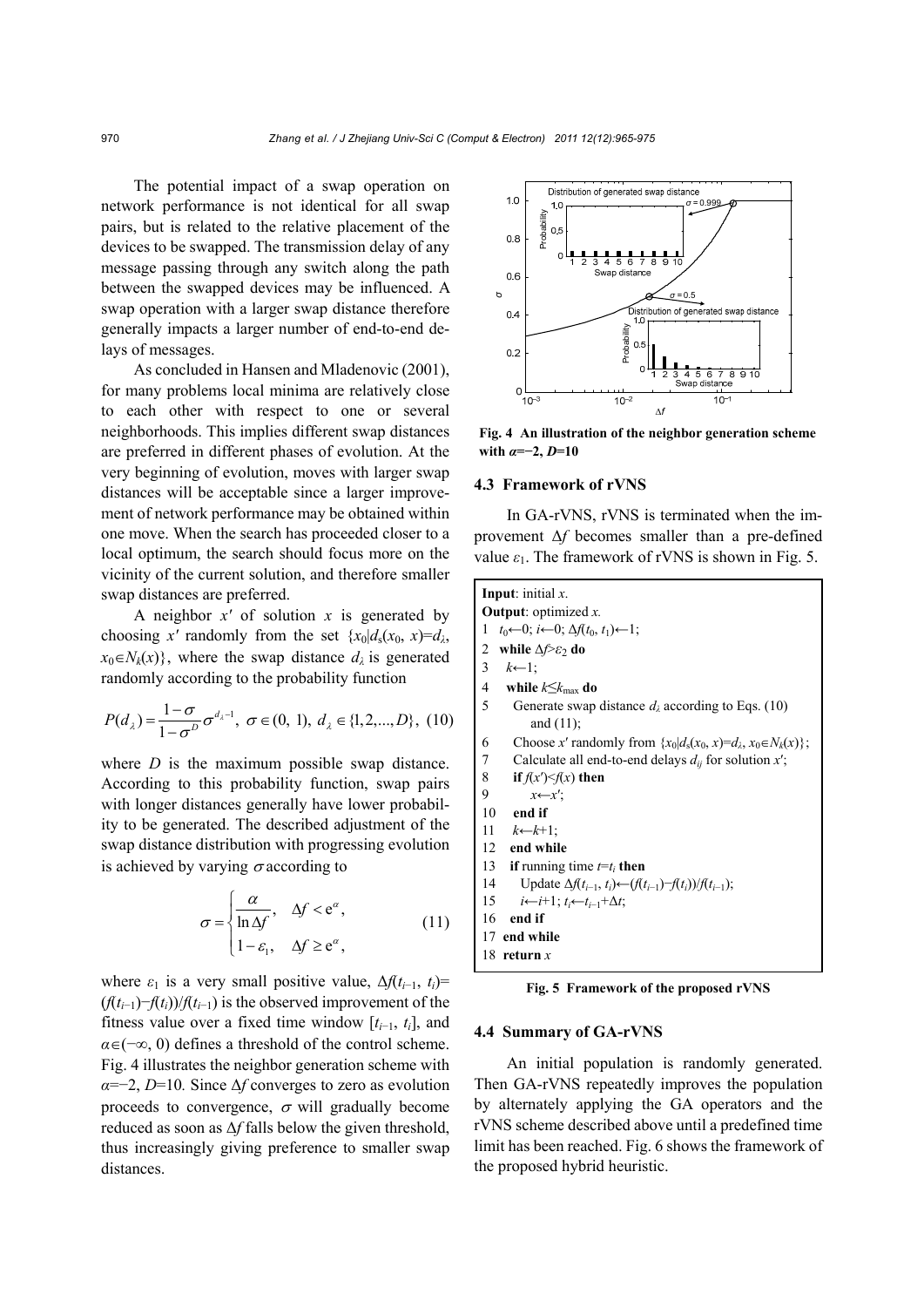**Input**: the communication traffic matrix. **Output**: the final solution of DAIEN-RC.

- 1  $t$ ←0;
- 2 Initialize population  $P(0)$  randomly with size  $p_{size}$ ;
- 3 Evaluate *P*(0) by fitness function *f*;
- 4 **while** a preset computation time has not been reached **do**
- 5 *t*←*t*+1;
- 6 Select parent  $P_1$  by wheel selection, and  $P_2$ randomly from *P*(*t*−1);
- 7 Generate a child *C*(*t*) by mating parents with uniform crossover;
- 8 Apply swap mutation on *C*(*t*) with a probability *p*mutation;
- 9 Optimize *C*(*t*) with the rVNS method;
- 10 Update  $P(t)$  by deleting the worst individual in *P*( $t$ −1) and inserting  $C(t)$  into  $P(t-1)$ ;
- 11 **end while**
- 12 **return** the best individual in population  $P(t)$  as the final solution of DAIEN-RC



#### **5 Computational results**

Test cases are generated considering different application scenarios. The test results are analyzed to empirically study the performance of the proposed approach. All algorithms are implemented in Matlab.

#### **5.1 Test cases**

#### 5.1.1 Network model

It is assumed in the test scenarios that the switches in the network are arranged in a linear topology. This network structure is common at field level for its cost efficiency and convenience of engineering and installation. Although linear topology is the main focus throughout this paper, the proposed approach is suitable for arbitrary topologies.

The wire speed of each switch is 100 Mb/s full duplex. A maximum of four end devices can be connected to each switch.

### 5.1.2 Traffic model

Communication relationships between pairs of devices in this study are based on the cyclic exchange of messages (Jasperneite *et al*., 2002). The maximal tolerable delay normally equals the cycle time of message exchange between pairs of devices. The traffic for the individual traffic flows is randomly generated following the principle given in Zhang and Zhang (2007). The cycle time is chosen randomly in the interval [10, 100] ms, the frame length is fixed at 100 bytes, and the average data rates per traffic flow are uniformly distributed in the interval [8, 80] kb/s. Although frame length does affect the end-to-end delays and thus the network performance, the qualitative result of the algorithm comparison is not affected by the frame length, so a detailed analysis for different frame lengths is not given here.

Two basic kinds of communication structures typical in industrial applications are considered: centralized communication between a controller device (e.g., a PLC) and a number of I/O devices and peer-to-peer communication between pairs of controller devices or I/O devices. Fig. 7 is an illustration of these two communication structures.



**Fig. 7 Illustration of two communication structures**

Based on these basic types of communication, two sets of tests are generated:

Test set 1: These tests assume only peer-to-peer traffic with each device communicating with an average of four other devices.

Test set 2: A mix of centralized and peer-to-peer traffic is assumed. This is a model for more complicated traffic scenarios in industrial communication networks.

For both test sets, the device number is varied from 40 to 250. Table 1 provides an overview of all generated test cases in this study.

**Table 1 Generated test cases** 

| Test |     |                            | Number of Number of Number of traffic streams |            |
|------|-----|----------------------------|-----------------------------------------------|------------|
| case |     | devices, $N$ switches, $M$ | Test set 1                                    | Test set 2 |
|      | 48  | 12                         | 192                                           | 240        |
| 2    | 100 | 25                         | 400                                           | 500        |
| 3    | 148 | 37                         | 592                                           | 740        |
| 4    | 200 | 50                         | 800                                           | 1000       |
| 5    | 248 | 62                         | 992                                           | 1240       |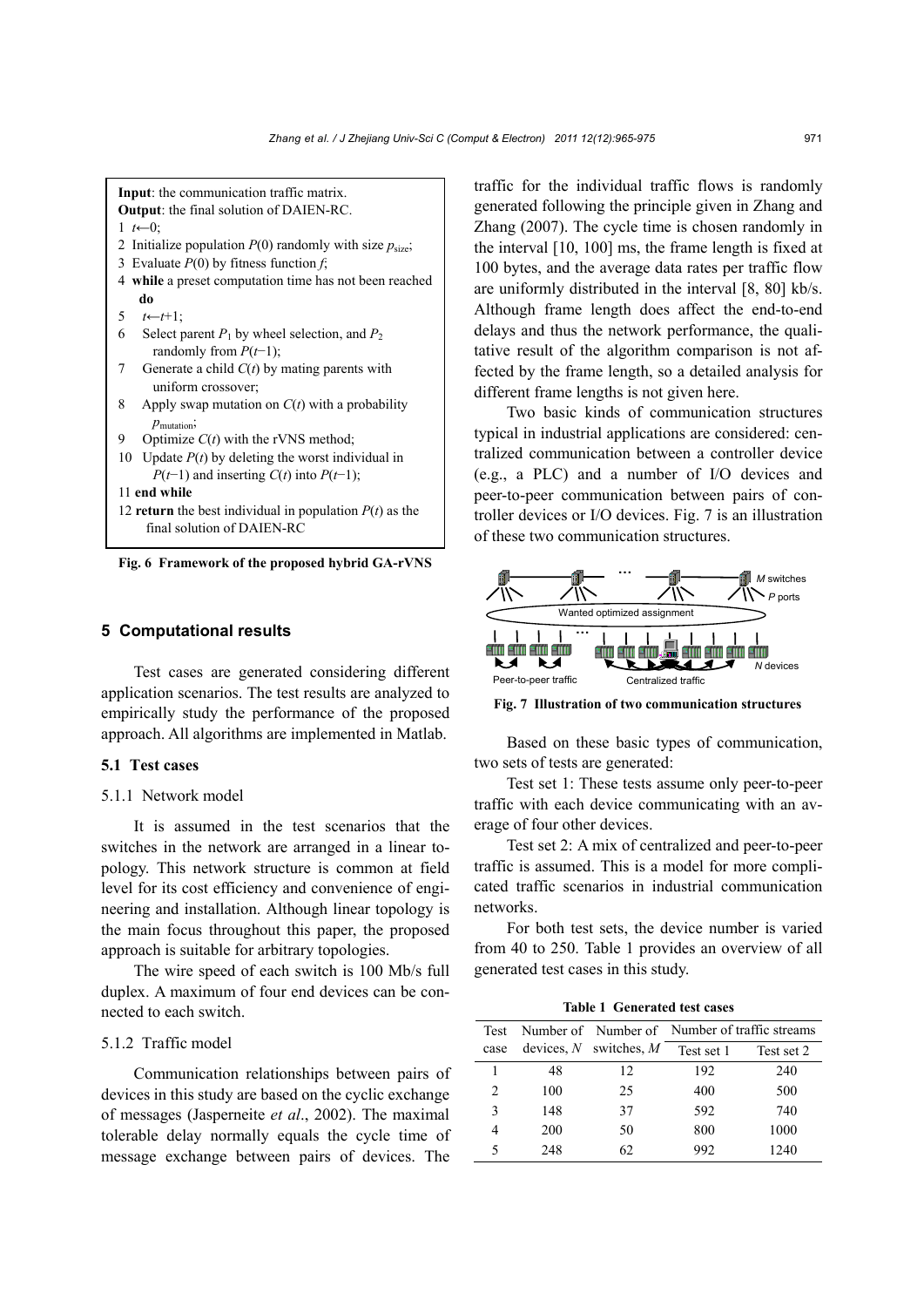#### **5.2 Methods and parameter settings**

The performance of the following algorithms will be compared in this subsection.

pGA: The genetic algorithm in Georges *et al.* (2006) is implemented as a baseline for comparative evaluation of other algorithms. The parameters are chosen as follows: population size=15; integer chromosome representation; two-point crossover with probability  $p_{\text{crossover}}=0.6$ ; swap mutation with probability  $p_{\text{mutation}}=0.2$ .

rVNS: Pure rVNS is implemented for comparison with hybrid GA-rVNS. Pure rVNS is terminated when a predefined time limit has been reached. The parameters are  $\alpha = -0.5$  and  $\varepsilon_1 = 10^{-3}$ .

GA-rVNS: The parameters for the ssGA part are: population size=20;  $p_{\text{mutation}}=0.1$ ,  $\beta_p=100$ . For the rVNS part, the parameter  $\alpha = -0.5$ , and  $\varepsilon_1$ ,  $\varepsilon_2 = 10^{-3}$ .

Each algorithm is executed 20 times for each test case for a fair comparison of the average performance. Besides the average, the best and worst out of the 20 results are recorded to assess the scattering of the results among individual optimization runs.

The complexity of the considered algorithms is determined largely by the number of fitness evaluations. Therefore, the fixed number of function evaluations,  $n_{\text{eval}}$ , is used as the termination condition for comparing all the algorithms based on approximately equal computational effort (Hart *et al.*, 2000). The number of required fitness evaluations is related to the problem scale. For each test case all the algorithms are terminated after the same number of function evaluations.

# **5.3 Performance of the proposed optimization criterion**

To show the effectiveness of the proposed optimization criterion, the objective function  $f$  is compared with the objective function

$$
f^* = \max\left\{d_{ij} - T_{ij}\right\} \tag{12}
$$

applied in Georges *et al.* (2006) for DAIEN-RC.

Real-time performance under different objective functions is measured by two metrics: average relative delay  $(\bar{d}_r)$  and the number of bad links. Fig. 8 shows the results of pGA with objective functions *f*  and  $f^*$  on test set 1. In addition to the average results, the best and worst results obtained from the 20 optimization runs are indicated as error bars in the plots.



**Fig. 8 Average relative delay (a) and the number of bad**  links (b) of pGA with objective functions  $f$  and  $f^*$  on test **set 1** 

As can be seen in Fig. 8, pGA with the proposed objective function *f* consistently leads to better performance than with  $f^*$ . For the test case with  $N \leq 148$ , optimized device allocation based on either objective function can guarantee zero bad link. When the network scale gets larger, pGA with *f* can guarantee real-time performance, while pGA with  $f^*$  cannot. When network traffic becomes too large, neither of the objective functions can ensure that all delays are below their respective tolerable limits. However, pGA with the proposed *f* can lead to many fewer bad links than that with  $f^*$ .

Any improvement or degradation of relative delay on any link will have an impact on the proposed *f* during evolution, whereas a search algorithm operating on  $f^*$  will base its actions at any time only on the consideration of the links still violating the maximal tolerable delays, and ignore the other links. Regarding the convergence of the search algorithm, it is preferable to include quantitative information about all links in the objective function rather than having the objective value depend only on a varying subset of all links.

# **5.4 Effectiveness of the control scheme for neighbor generation**

To show the effectiveness of the proposed control scheme for rVNS, three variants of GA-rVNS are implemented (Table 2). The GA-rVNS with a uniformly random neighbor generation serves as the baseline of comparison. For the second GA-rVNS variant, an optimized but fixed value of  $\sigma$  is chosen in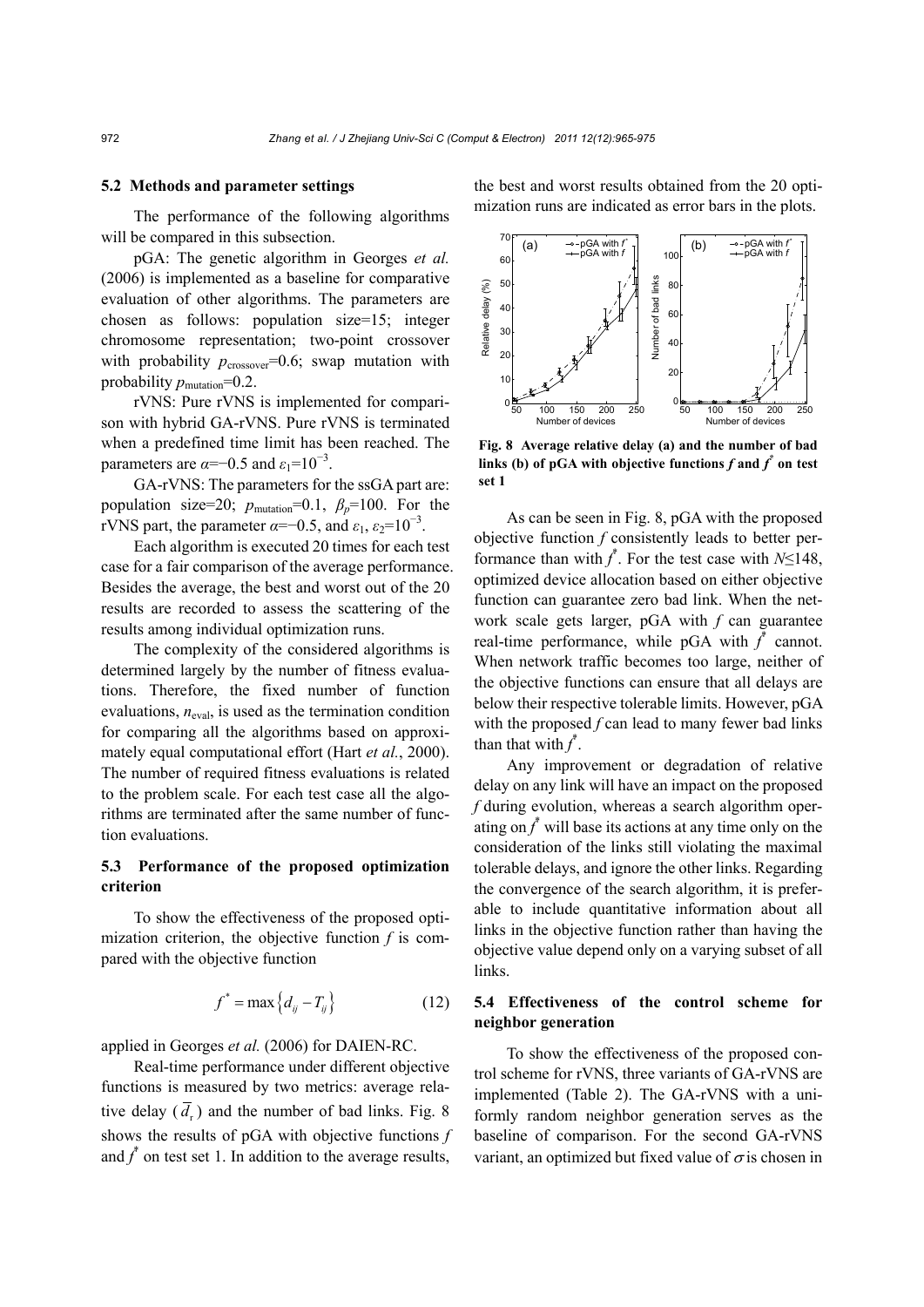Eq. (10), giving preference to smaller swap distances in the neighbor generation. The third variant implements the dynamic adaptation of  $\sigma$  over the evolution process.

| <b>Table 2 Three versions of GA-rVNS</b> |                                    |                       |  |  |
|------------------------------------------|------------------------------------|-----------------------|--|--|
| GA-rVNS                                  | Neighbor generation                |                       |  |  |
| variant                                  |                                    |                       |  |  |
|                                          | Uniformly random                   |                       |  |  |
| 2                                        | Proposed guiding strategy Eq. (10) | 0.5                   |  |  |
| 3                                        | Proposed guiding strategy Eq. (10) | Adaptive <sup>®</sup> |  |  |
| *<br>According to Eq. $(11)$             |                                    |                       |  |  |

Fig. 9 shows the results of the three versions of GA-rVNS when applied to test set 1. Shaping the distribution of the swap distances with a fixed  $\sigma$  gives a significant advantage over the uniformly distributed neighbor selection. The proposed strategy of gradually changing from a uniform distribution of swap distances towards increasingly smaller values of  $\sigma$  as the evolution proceeds leads to a further performance improvement, especially for large networks. As the search starts to converge and the observed fitness improvements per time are gradually becoming smaller, the decreasing  $\sigma$  will put an increasing weight on neighbors with small swap distances. The search is thereby focused on the vicinity of the current solution. The results obtained show that this adaptive strategy is clearly superior to the non-adaptive schemes and can thus be considered a very effective means to improve the efficiency of the rVNS.



**Fig. 9 Effectiveness of the proposed scheme for neighbor generation on test set 1** 

#### **5.5 Comparative analysis of algorithms**

The quality of the algorithms can be evaluated by the average relative delay  $\overline{d}_r$  and the number of bad links when the network becomes overloaded. Figs. 10 and 11 summarize the results of pGA, rVNS, and GA-rVNS with the proposed *f* for each of the two test cases. The following observations can be made:

1. pGA results always have the largest (i.e., worst) fitness value. As the network scale increases, the performance of pGA degrades so much that some control messages cannot be delivered within the required cycle times.

2. GA-rVNS yields significantly better solutions than pGA in all the tests. Fig. 12 depicts the convergence of the 20 trials for pGA and GA-rVNS with device number *N*=100 in test set 1, showing that the evolutionary search behavior of the proposed GA-rVNS is better than that of pGA.



**Fig. 10 Average relative delay (a) and the number of bad** 



**Fig. 11 Average relative delay (a) and the number of bad links (b) of different algorithms on test set 2**



**Fig. 12 Convergence behavior of pGA and GA-rVNS on test set 1 with** *N***=100**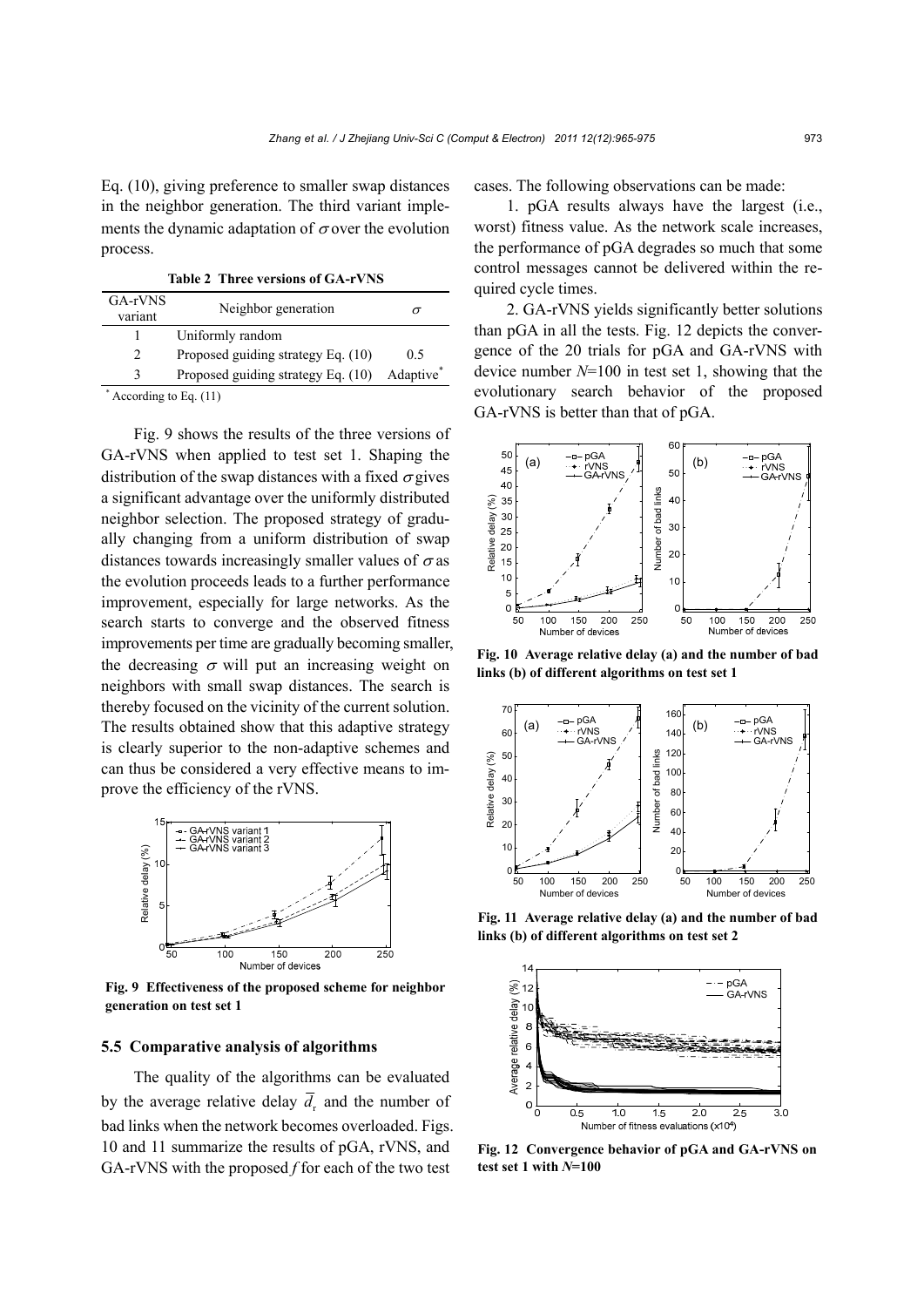3. In both test sets, compared with a pure rVNS, the improvement of GA-rVNS becomes more significant as the network size increases.

4. Lower average relative delay is obtained by GA-rVNS than by other algorithms, which means GA-rVNS yields a network that has more 'reserves' than the solutions found using other algorithms. Therefore, the robustness of the designed system is increased with respect to sudden changes in input traffic or unforeseen addition of devices.

5. The capability of GA-rVNS for optimizing larger scale problems is superior to that of pGA. Even for very large network sizes, GA-rVNS can guarantee the required real-time performance, while the other algorithms generate solutions with a significant number of bad links.

#### **6 Conclusions**

We propose a hybrid genetic algorithm incorporating a reduced variable neighborhood search (GA-rVNS) algorithm for finding an optimized device allocation in industrial Ethernet networks with regard to the guarantee of real-time performance. The objective of minimizing average relative delay explicitly considers the real-time performance on the individual data connections, which suits the inherent diversity of real-time requirements in industrial applications. The results for various test cases reflecting different network sizes and traffic types show that the proposed scheme achieves a better performance than the existing scheme without increasing the computational complexity. The proposed combination of an objective function based on relative delay and the hybrid GA-rVNS algorithm has proven particularly suitable for large size problems.

Issues to be further investigated include alternative neighborhood structures for the rVNS part and alternative schemes for dynamically adapting the parameter  $\sigma$ .

#### **References**

- Bean, J.C., 1994. Genetic algorithms and random keys for sequencing and optimization. *INFORMS J. Comput*., **6**(2): 154-160. [doi:10.1287/ijoc.6.2.154]
- Carro-Calvo, L., Salcedo-Sanz, S., Portilla-Figueras, J.A., Ortiz-Garcia, E.G., 2010. A genetic algorithm with switch-device encoding for optimal partition of switched

industrial Ethernet networks. *J. Network Comput. Appl*., **33**(4):375-382. [doi:10.1016/j.jnca.2010.03.003]

- Elbaum, R., Sidi, M., 1996. Topological design of local-area networks using genetic algorithms. *IEEE/ACM Trans. Network*., **4**(5):766-778. [doi:10.1109/90.541324]
- Felser, M., 2005. Real-time Ethernet-industry prospective. *Proc. IEEE*, **93**(6):1118-1129. [doi:10.1109/JPROC.2005. 849720]
- Gen, M., Cheng, R., 1997. Genetic Algorithm and Engineering Optimization. Wiley, New York.
- Gen, M., Cheng, R.W., Lin, L., 2008. Network Model and Optimization Multiobjective Genetic Algorithm Approach. Springer Verlag Berlin Heidelberg, p.274-283.
- Georges, G.P., Krommenacker, N., Divoux, T., Rondeau, E., 2006. A design process of switched Ethernet architectures according to real-time application constraints. *Eng. Appl. Artif. Intell*., **19**(3):335-344. [doi:10.1016/j.engappai. 2005.09.004]
- Hansen, P., Mladenovic, N., 2001. Variable neighborhood search: principles and applications. *Eur. J. Oper. Res.*, **130**(3):449-467. [doi:10.1016/S0377-2217(00)00100-4]
- Hart, W.E., Rosin, C.R., Belew, R.K., Morris, G.M., 2000. Improved Evolutionary Hybrids for Flexible Ligand Docking in AutoDock. *In*: Floudas, C.A., Pardalos, P.M. (Eds.), Optimization of Computational Chemistry and Molecular Biology. Kluwer, the Netherlands, p.209-230.
- IEC 61784-2, 2005. Digital Data Communications for Measurement and Control - Part 2: Additional Profiles for ISO/IEC 8802-3 Based Communication Networks in Real-Time Applications. IEC, Switzerland.
- IEEE 802.1Q, 2003. Virtual Bridged Local Area Networks. IEEE, New York, USA.
- Jasperneite, J., Neumann, P., Theis, M., Watson, K., 2002. Deterministic Real-Time Communication with Switched Ethernet. Proc. 4th IEEE Int. Workshop on Factory Communication Systems, p.11-18. [doi:10.1109/WFCS. 2002.1159695]
- Kjellsson, J., Vallestad, A.E., Steigmann, R., Dzung, D., 2009. Integration of a wireless I/O interface for Profibus and Profinet for factory automation. *IEEE Trans. Ind. Electron*., **56**(10):4279-4287. [doi:10.1109/TIE.2009.2017 098]
- Krommenacker, N., Divoux, T., Rondeau, E., 2002. Using Genetic Algorithm to Design Switched Ethernet Industrial Network. Proc. IEEE Int. Symp. on Industrial Electronics, **1**:152-157. [doi:10.1109/ISIE.2002.1026057]
- Li, F., Zhang, Q., Zhang, W., 2007. Graph partitioning strategy for the topology design of industrial network. *IET Commun*., **1**(6):1104-1110. [doi:10.1049/iet-com:20060 677]
- Michalewicz, Z., 1994. Genetic Algorithms+Data Structures= Evolution Programs. Springer Verlag, New York.
- Mladenovic, N., Hansen, P., 1997. Variable neighborhood search. *Comput. Oper. Res.*, **24**(11):1097-1100. [doi:10. 1016/S0305-0548(97)00031-2]
- Song, Y., Koubaa, A., Simonot, F., 2002. Switched Ethernet for Real-Time Industrial Communication Modelling and